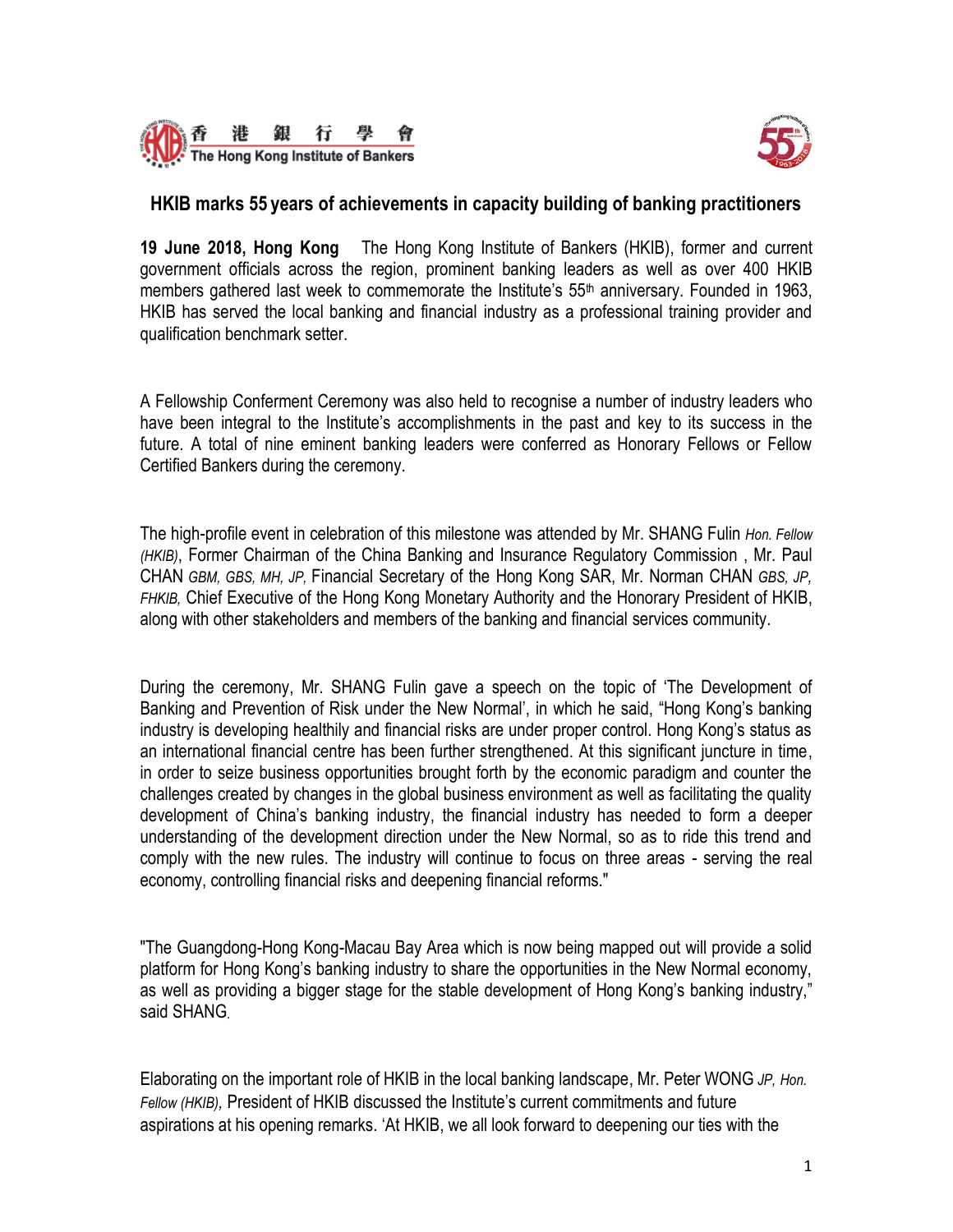industry on the area of continuous talent development. We need new energy, new power and new ideas to keep our members better informed, connected, educated and qualified to meet the rapidly changing needs of Hong Kong's modern banking industry,' said WONG.

At the Fellowship Conferment Ceremony, Mr. Paul CHAN conferred fellowships on the following nine distinguished individuals, in recognition of their invaluable contribution to both the Institute and the wider industry in their different capacities.

# **Honorary Fellows**

- **Dr. Patrick Y. B. FUNG** *JP, Hon. Fellow (HKIB)* Chairman, OCBC Wing Hang Bank Limited
- **Mr. Philip S. M. FUNG** *Hon. Fellow (HKIB)* Deputy Chief Executive, Chong Hing Bank Limited
- **Dr. The Hon David K. P. LI** *GBM, GBS, JP, Hon. Fellow (HKIB)* Chairman & Chief Executive, The Bank of East Asia, Limited
- **Prof. LIU Mingkang** *Hon. Fellow (HKIB)* Former Chairman, China Banking and Insurance Regulatory Commission
- **Mr. SHANG Fulin** *Hon. Fellow (HKIB)* Former Chairman, China Banking and Insurance Regulatory Commission
- **Mr. Peter T. S. WONG** *JP, Hon. Fellow (HKIB)* HSBC Group Managing Director, Deputy Chairman and Chief Executive, The Hongkong and Shanghai Banking Corporation Limited

# **Fellow Certified Bankers**

- **Mr. David S. C. KWOK** *Fellow Certified Banker* Managing Director and Chief Executive, Shanghai Commercial Bank Limited
- **Mr. TONG Hon-shing** *Fellow Certified Banker* Deputy Chief Executive and Chief Operating Officer, The Bank of East Asia, Limited
- **Mr. Derek H. H. WONG** *Fellow Certified Banker* Vice Chairman, Dah Sing Bank Limited

\*\*\*Ends\*\*\*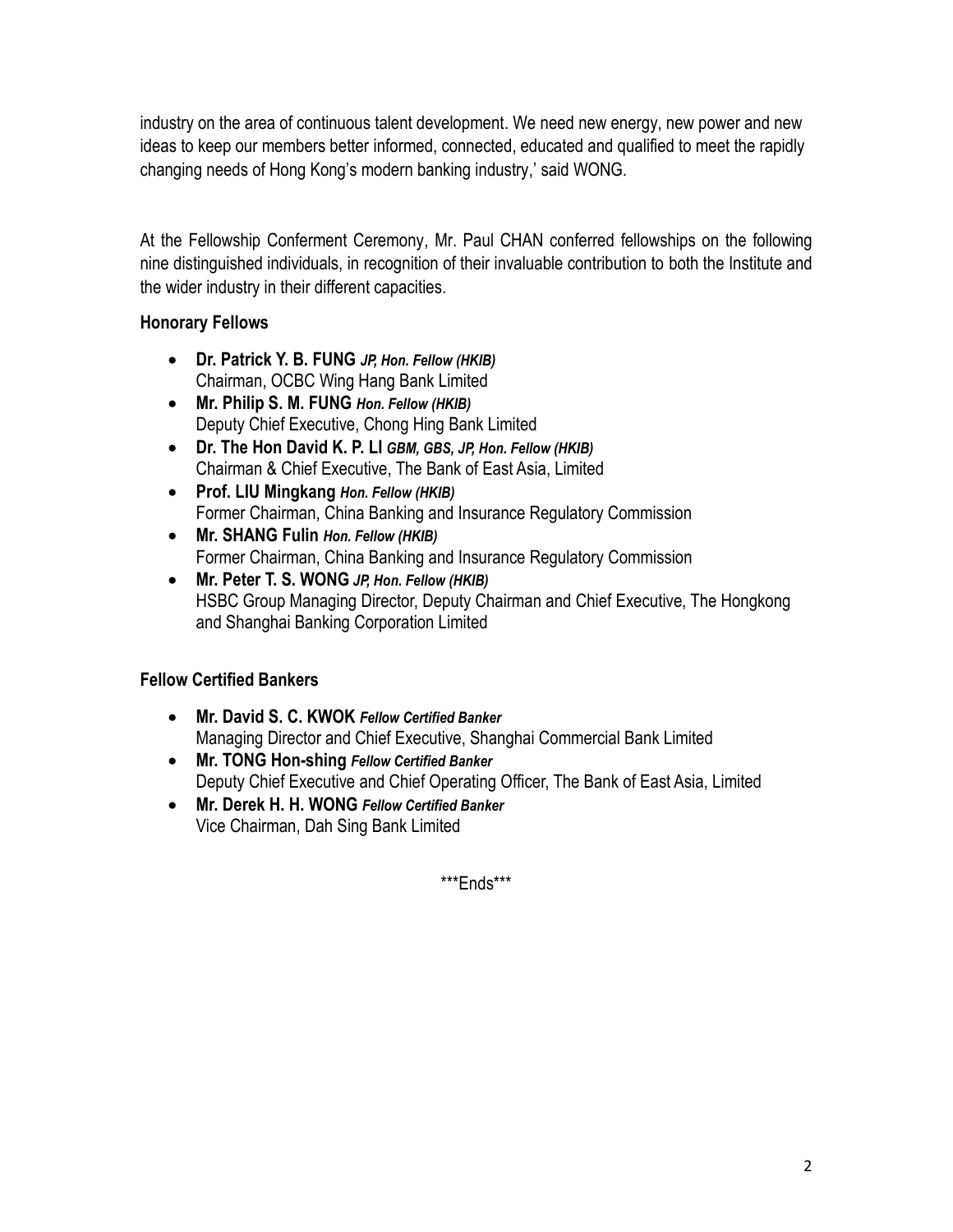# **Photo caption:**



A toasting ceremony was held at the event in celebration of The Hong Kong Institute of Bankers' 55<sup>th</sup> anniversary. The celebratory event was attended by Mr. SHANG Fulin, Former Chairman of the China Banking and Insurance Regulatory Commission, Mr. Paul CHAN, Financial Secretary of the Hong Kong SAR, Mr. Norman CHAN, Chief Executive of the Hong Kong Monetary Authority and the Honorary President of HKIB and Mr. Peter WONG, President of HKIB and the Deputy Chairman and Chief Executive, The Hongkong and Shanghai Banking Corporation Limited, along with other stakeholders and members of the banking and financial services community.





A total of nine eminent banking leaders in Hong Kong were conferred as Honorary Fellows or Fellow Certified Bankers at The Hong Kong Institute of Bankers' 55<sup>th</sup> anniversary celebratory event.

Download Photo 2: [https://www.dropbox.com/s/n3tdatqov2z6a7j/HKIB%2055th%20anniversary\\_photo2.jpg?dl=0](https://www.dropbox.com/s/n3tdatqov2z6a7j/HKIB%2055th%20anniversary_photo2.jpg?dl=0)